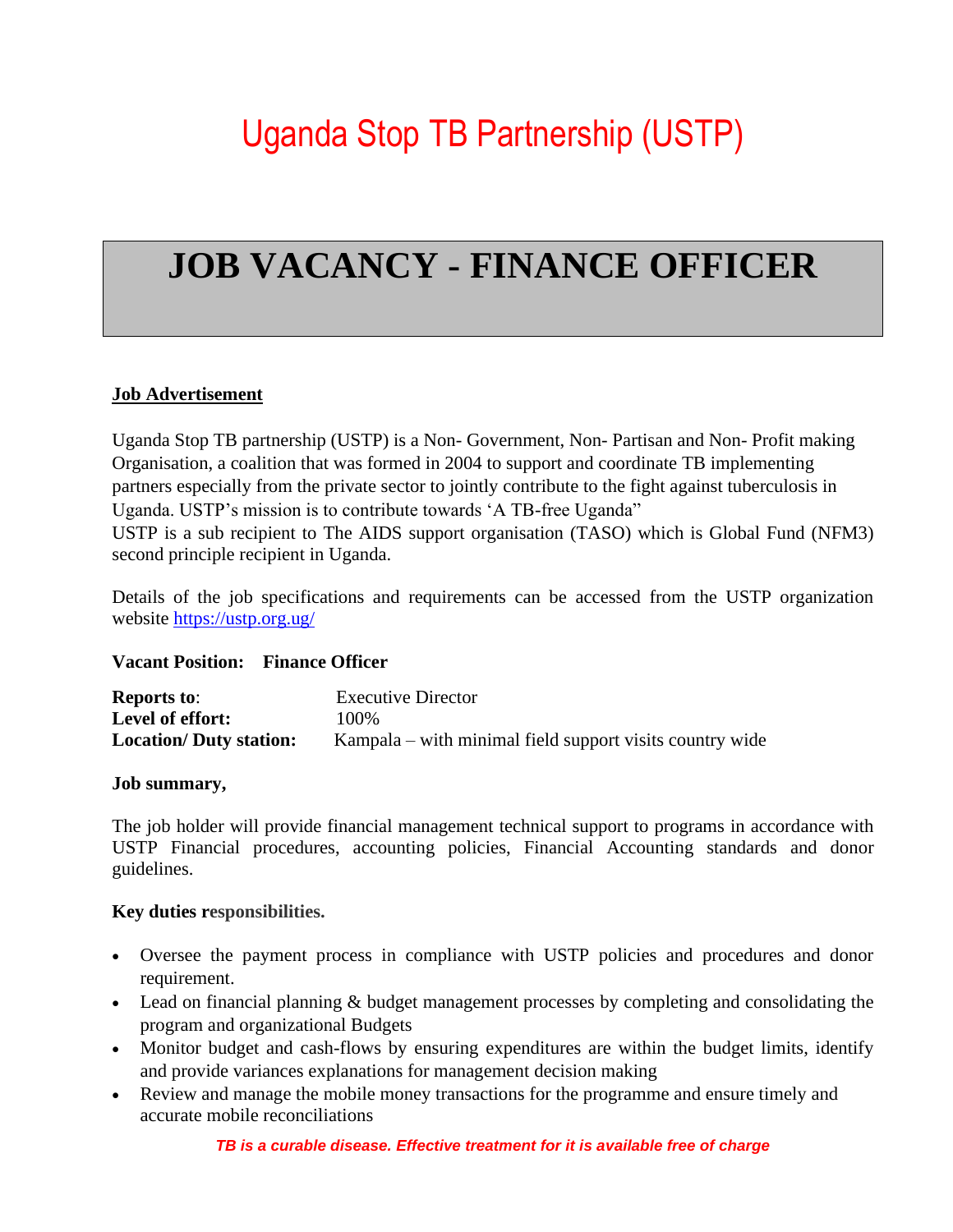- Support in the compilation and filing of statutory taxes and other statutory deductions legally liable to USTP.
- Lead on financial reporting by generating financial reports for programs and share/discuss the reports with program teams and board
- Take lead in Monthly, Quarterly and annual financial reporting as required by the different donors
- Verify the accuracy and authenticity of accountabilities and other support documentation and approvals.
- Carry out monthly closing process and reconciliation of general ledger accounts such as Bank/Cashbook, payable and receivable accounts reconciliations
- Take lead on adherence to risk management procedures
- Enforce adherence to internal controls to mitigate financial loss and fraud.
- Coordinate the internal/external audits and donor reviews and ensure that recommendations are implemented on a timely basis
- Ensure that all documents are archived and maintained safely and securely for the periods indicated by donors or sponsors
- Ensure quarterly updates to asset registers and monitor/manage organizational assets in accordance with USTP Financial procedures and accounting manual
- Carry out some field visits to ascertain value for money and items reaching correct beneficiaries
- Lead on capacity building initiatives to program and finance staff
- Participate in resource mobilization for the organisation.
- Perform any other duties assigned from time to time by supervisor**.**

**Job Specifications**, qualification and requirements for the Position.

- Bachelor's Degree in Commerce or Business Administration having majored in Finance and Accounting and any related fields.
- Must be a fully certified public accountant or in final stages of completion of CPA or ACCA certification.
- Post graduate Training in Financial Management from a recognized and reputable institution is an added advantage.
- A minimum of seven years of demonstrated experience in financial management of donor funded development projects in NGO settings from a reputable organization is desired.
- Possesses advanced computer literacy including word processing, excel, and PowerPoint among others.
- Relevant skills in automated accounting software like QuickBooks and data base spread sheets.
- A good understanding of dynamics of community programing is preferred
- Demonstrated skills in developing and managing budgets and fiscal control principles
- Possession of good communication skills and positive attitude to team work
- Proven competences in Leadership and team building skills.
- Knowledge of mobile money payment platforms.